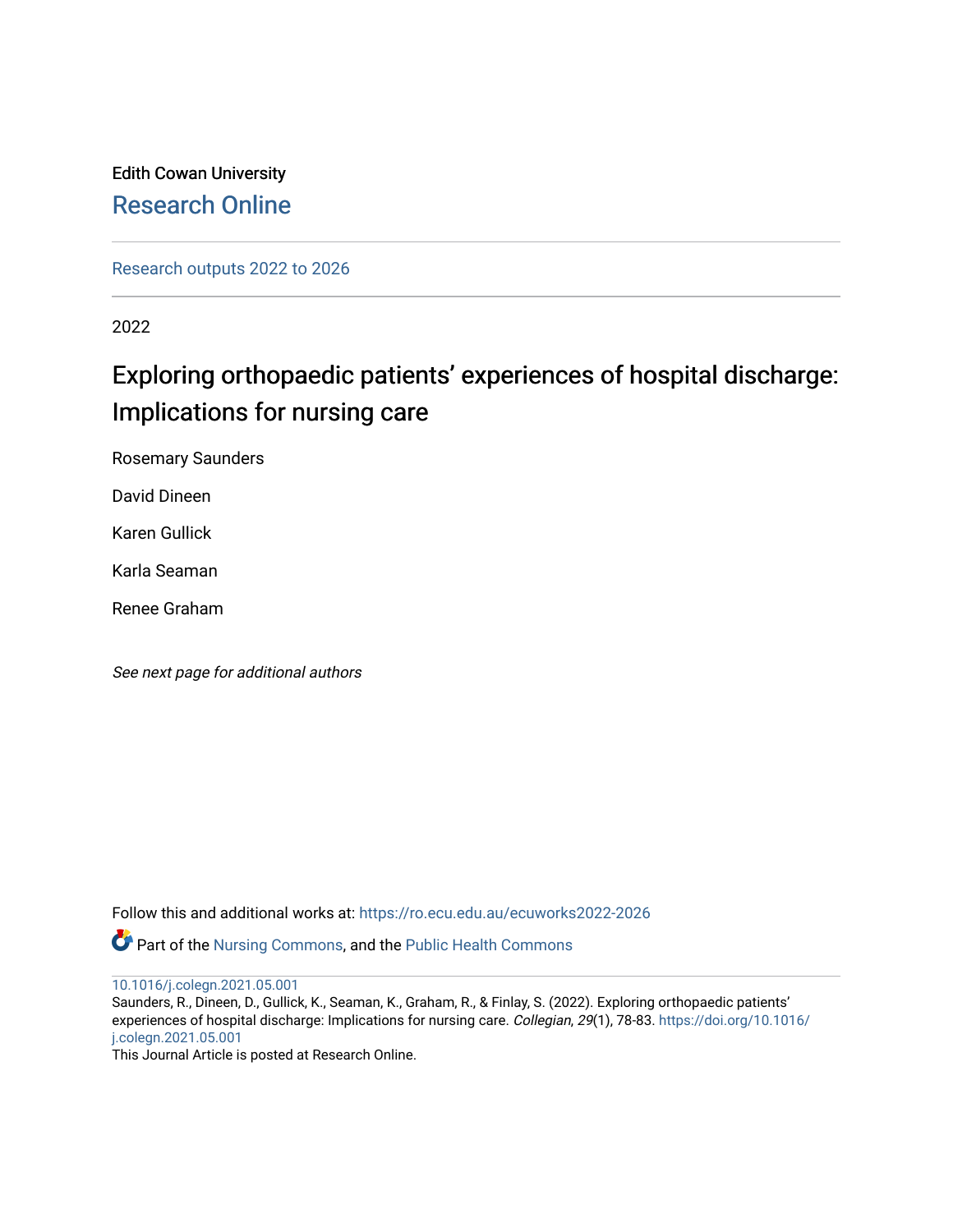# Authors

Rosemary Saunders, David Dineen, Karen Gullick, Karla Seaman, Renee Graham, and Sandra Finlay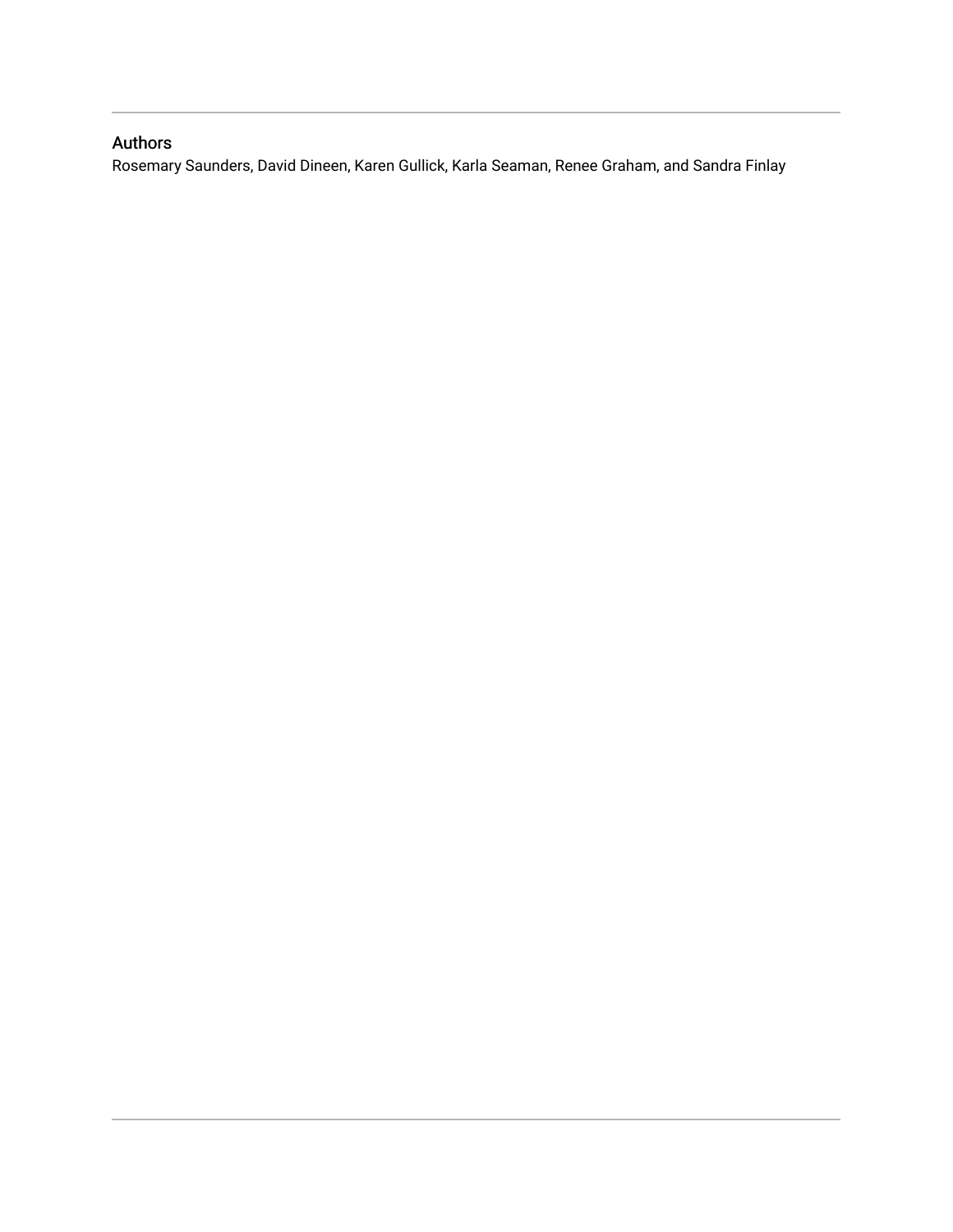Contents lists available at [ScienceDirect](http://www.ScienceDirect.com)

# Collegian

journal homepage: [www.elsevier.com/locate/colegn](http://www.elsevier.com/locate/colegn)

# Exploring orthopaedic patients' experiences of hospital discharge: Implications for nursing care



Rosemary Saundersª,\*, David Dineen b, Karen Gullick b, Karla Seamanª, Renée Grahamª, Sandra Finlay<sup>a</sup>

a Centre for Research in Aged Care, School of Nursing & Midwifery, Edith Cowan University, Joondalup, Western Australia, Australia <sup>b</sup> *Hollywood Private Hospital, Monash Avenue, Nedlands, Western Australia 6009, Australia*

#### a r t i c l e i n f o

*Article history:* Received 5 August 2020 Revised 17 May 2021 Accepted 19 May 2021

*Keywords:* Patient discharge Nursing Health care quality Hospital **Orthopaedic** Patient experience

#### A B S T R A C T

*Background:* Nurses play a key role in providing discharge education. With the increased demand for orthopaedic surgery and subsequent fast-track surgical programmes resulting in reduction in hospital length of stay, obtaining patient feedback about discharge is important to inform nursing practice of discharge.

*Aim:* To explore patients' experiences of discharge from hospital following orthopaedic surgery.

*Methods:* A descriptive qualitative study was undertaken with a sample of 34 patients discharged following orthopaedic surgery at a private acute Australian hospital. Individual semistructured telephone interviews were conducted and analysed using inductive thematic analysis.

*Findings:* From the analysis, patient experiences have been described in three themes: (1) experiences of hospital discharge, (2) perceptions of discharge information, and (3) limitations of discharge information. Although participants reported being informed when discharged from hospital, more information about medication management, constipation, and wound care would have better supported their recovery to assist in their self-care.

*Discussion:* Discharge experiences and perceptions varied between participants, highlighting the importance of nurses and other health professionals, in providing discharge information to meet individual patient needs. This included improved communication, information about the discharge process, management of medication, wound, and prevention of constipation as part of recovery.

*Conclusion:* Patient feedback has highlighted that nurses need to provide more tailored discharge information for orthopaedic patients to support recovery to prevent postdischarge problems and hospital readmission.

> © 2021 Australian College of Nursing Ltd. Published by Elsevier Ltd. This is an open access article under the CC BY-NC-ND license [\(http://creativecommons.org/licenses/by-nc-nd/4.0/\)](http://creativecommons.org/licenses/by-nc-nd/4.0/)

<https://doi.org/10.1016/j.colegn.2021.05.001> 1322-7696/© 2021 Australian College of Nursing Ltd. Published by Elsevier Ltd. This is an open access article under the CC BY-NC-ND license [\(http://creativecommons.org/licenses/by-nc-nd/4.0/\)](http://creativecommons.org/licenses/by-nc-nd/4.0/)



<sup>∗</sup> Corresponding author at: School of Nursing & Midwifery, Edith Cowan University, Building 21, Level 4, Room 21.435, 270 Joondalup Drive, Joondalup, WA 6027, Australia

*E-mail address:* [rosemary.saunders@ecu.edu.au](mailto:rosemary.saunders@ecu.edu.au) (R. Saunders).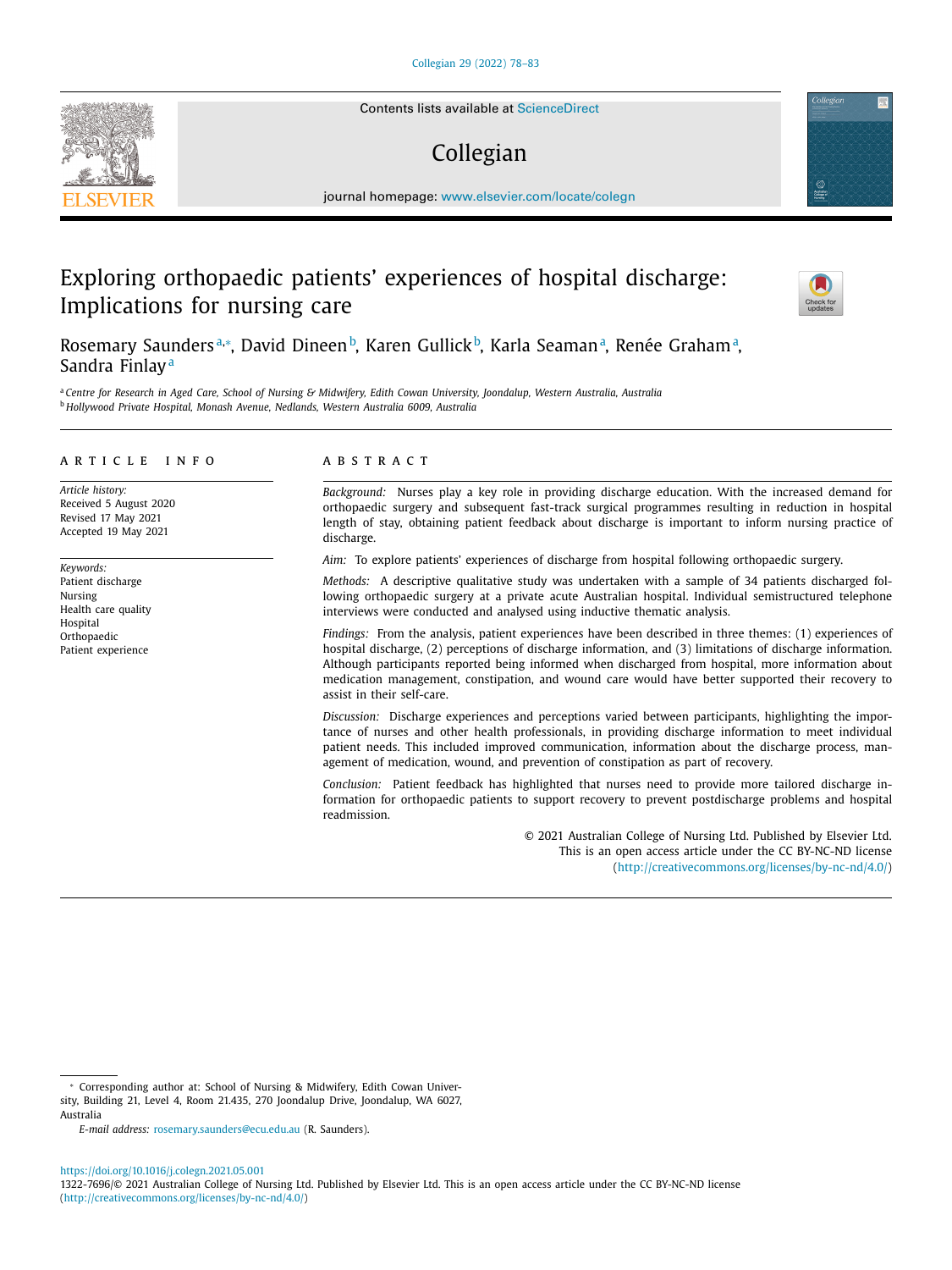### **Summary of relevance**

### **Problem**

Inadequate or inconsistent discharge education of orthopaedic patients may lead to hospital readmission.

#### **What is already known**

Discharge education is an important part of patient care and effective discharge education can enhance the patient experience and reduce hospital readmissions.

#### **What this paper adds**

An understanding of orthopaedic patients' discharge experiences and discharge information needs which can inform best practice in discharge education.

## **1. Background**

Nurses have a leading role in the discharge process as they prepare patients for discharge, develop the discharge plan, liaise with the multidisciplinary team, and educate patients and families about discharge [\(Hayajneh,](#page-7-0) Hweidi, & Abu Dieh, 2020). Nurses working in acute care orthopaedic services require knowledge and skills to prepare patients for discharge, particularly in view of new surgical techniques, rapid recovery protocols, and reduction in the average length of stay for [orthopaedic](#page-7-0) surgery (den Hartog, Mathijssen, & Vehmeijer, 2013; [Perry](#page-7-0) et al., 2012; Stambough et al., 2015). [Additionally,](#page-7-0) the number of total hip arthroplasty and total knee arthroplasty procedures continues to grow, both globally and in Australia, and this has added to the drive for even shorter hospital admissions and the need for better discharge education [\(Ackerman](#page-7-0) et al., 2019; Kurtz, Ong, Lau, Mowat, & [Halpern,](#page-7-0) 2007). Recovery from orthopaedic surgery, particularly joint replacement, extends well beyond inpatient care discharge; prevention of complications and readmission requires effective discharge education for the transition to self-care after discharge (Sendir, [Büyükyılmaz,](#page-7-0) & Mușovi, 2013). Discharge information for orthopaedic patients' needs to be focused on wound care, pain and medication management, mobility, exercises, prevention of constipation and complications as research has shown that patients have experienced being underprepared for discharge (S[endir](#page-7-0) et al., 2013).

Orthopaedic patients' perspectives of their discharge information needs have identified the importance of knowing about potential complications, exercise/rehabilitation, medication management, and limitations of activities of daily living [\(Ben-Morderchai,](#page-7-0) Herman, Kerzman, & Irony, 2010; S[endir](#page-7-0) et al., 2013). Other studies have explored patients' discharge experiences following specific orthopaedic surgery such as post-total knee and hip replacement and found the importance of being supported at discharge home; having confidence to transition home; being able to overcoming obstacles as they arise and family support (Causey-Upton & Howell, 2017; Changsuphan, [Kongvattananon,](#page-7-0) & Somprasert, 2018; Reay, Horner, & [Duggan,](#page-7-0) 2015). These and other studies suggest further research is required including post-discharge to enable patients to reflect on their discharge experiences and to utilise findings to inform discharge care. The aim of this study was to explore patients' experiences of discharge from hospital following orthopaedic surgery. The concept of discharge referred to the experience on the day of discharge including the discharge process, interaction with staff and discharge information provided to the patient.

### **2. Methods**

#### *2.1. Design*

This study utilised a descriptive qualitative design that is a research approach that explores events experienced from the perspective of individuals or groups (Kim, Sefcik, & Bradway, 2017). The [Consolidated](#page-7-0) Criteria for Reporting Qualitative research (COREQ) guidelines were followed (Tong, [Sainsbury,](#page-7-0) & Craig, 2007).

#### *2.2. Study Setting*

The study was undertaken at an acute private hospital in Western Australia that performs more than 9,000 orthopaedic procedures annually, including total hip (THR), total knee (TKR), and total shoulder (TSR) replacements, elbow arthroscopy, ankle and foot procedures, with the length of stay ranging between one and four days (TSR 2 days; THR 3 days; TKR 4 days).

Registered nurses lead the discharge process, guided by the hospital 'Discharge of a Patient' policy endorsed by the Patient Care Committee with nursing representation. Discharge planning is discussed as part of the admission process (including the preadmission phone call) and is discussed daily with the patient by nursing staff and other members of the multidisciplinary team including doctors, physiotherapists, occupational therapists, and pharmacists and recorded on the clinical pathway. On the day of discharge, a registered nurse communicates with the patient and/or family member about the information that is required as part of self-care following discharge such as physical activity, pain management, medication management, wound care, follow-up appointments, and information about potential complications. Both the registered nurse and patient sign the 'Home Discharge Checklist' as a record confirming the discharge information was provided and a copy is given to the patient.

#### *2.3. Participants*

A convenience sample of patients who were admitted to one ward for orthopaedic surgery was invited to participate in a postdischarge telephone interview. The eligibility criteria for the study were: (1) patients aged over 18 years of age; (2) English speaking; (3) able to provide informed verbal consent; and (4) not a participant in the concurrent study at the same hospital study site ('utilising an e-health programme for patients undergoing a hip arthroplasty' as it provided additional information to the standard postdischarge information).

#### *2.4. Recruitment*

Between March and June 2019, ward staff identified eligible patients and using a recruitment script, informed patients about the study. Patients were given a Participant Information Form and asked if they would like to participate in the study and receive a telephone call from a member of the research team postdischarge. Ward staff recorded the names and contact details of those who verbally consented to being contacted and the nurse manager emailed those details to the research team. Patients who expressed an interest in participating in the study were contacted one to two weeks postdischarge by a member of the research team.

### *2.5. Data Collection*

Of the 61 patients invited to participate, eight declined to participate and 53 patients verbally agreed to be contacted via telephone. Thirty-four interviews were undertaken at which point saturation was reached. Prior to the telephone interview, the in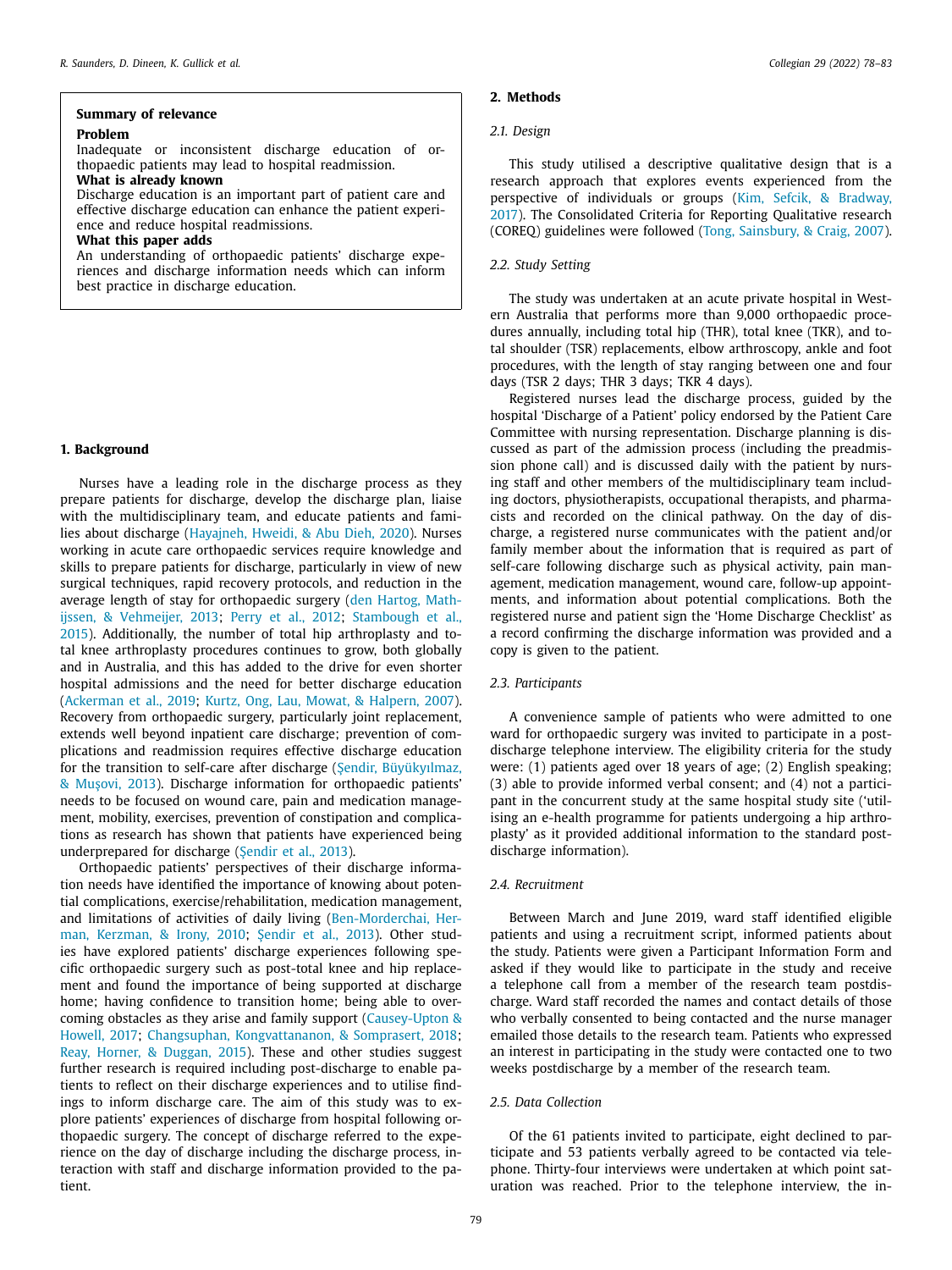terviewer informed the participants about the study, the interview process, including the expected duration of the interview and audio-recording of the interview, the processes for ensuring confidentiality and security of the data (all detailed within the Participant Information Sheet). The researcher then obtained audiorecorded verbal consent from the participant and proceeded with the phone interview.

The telephone interviews followed a semi-structured question guide which was informed by a review of the literature, and was developed, reviewed, and refined by the research team. The interview guide consisted of eight questions related to the discharge process, verbal and written information provided on the day of discharge and if the information supported recovery. At the start of the interview, demographic data related to the patient's characteristics (including age, gender, procedure type and length of stay) was collected. Interviews lasted up to 30 minutes in duration.

### *2.6. Ethical Considerations*

Ethical approval for this study was granted by the Hospital Research Ethics Committee (HPH530) and the University Human Research Ethics Committee (2020-01077-SAUNDERS).

#### *2.7. Data Analysis*

The interview recordings were transcribed by a member of the research team (S.F.) and independently analysed by two researchers (R.S. and K.S.). A qualitative inductive thematic analysis approach guided by the six-step approach of Braun and Clarke (2013) was utilised. [Descriptive](#page-7-0) statistics were calculated using SPSS (Version 26).

The rigor of the study was achieved through credibility, transferability, dependability, and confirmability [\(Lincoln](#page-7-0) & Guba, 1985). Two independent researchers carried out coding of the transcribed interviews, contributing to the credibility. To ensure transferability, a detailed description of the research setting, environment, participants, and results were provided. Dependability was gained by following a comprehensive data collection procedure. Confirmability was conducted by the research team through an iterative process of developing themes and reviewing of the audio-recordings.

#### *2.8. Findings*

Of the 34 participants, 14 (41%) were female and 20 (59%) were male with a mean age of 65.3 years  $(\pm 13.2)$  (range 24-87 years). Knee and hip surgeries (including TKR & THR) were the most common type of surgery ( $n = 14$ ; 41% and  $n = 12$ ; 35%), and other surgery types included shoulder, elbow, ankle, and foot surgery  $(n = 8; 24%)$ . The mean length of stay was 3.3 ( $\pm$ 2.2) days and ranged between 1 and 8 days.

From the analysis, patient experiences of discharge were described in three themes and these related to their experiences of the discharge processes on the day of discharge; their experience of hospital discharge, perceptions of information that was provided at discharge and the limitations of discharge information that was identified after they returned home (Fig. 1).

#### *2.9. Experiences of hospital discharge*

The first theme described participants' experiences of the discharge process including how information was provided to them, time for preparation on the day of discharge and family support during discharge. Participants experienced being provided written information that was verified by nurses, physiotherapists, and/or pharmacists during the discharge process which participants also



**Fig. 1.** Themes related to the orthopaedic patient experience of discharge from hospital.

reported helping them with their recovery as they were able to refer to it.

*'Received info from physio and info on medications, wound care and constipation.' (Participant 33)*

In contrast, other participants' recollection of their experiences were different.

*'Just discharge forms.' (Participant 2)*

*'Information about medication and that is basically all.' (Participant 3)*

Most participants had a family member or friend with them at discharge and felt it was helpful to have a support person present at discharge as another person to *'remember'* the information provided.

*'Yes, was good to have a second person because you're on painkillers and nervous and they are able to retain more information than you.' (Participant 26)*

Other patients felt the support person was unnecessary as they felt okay at discharge and understood their discharge needs due to a previous similar admission.

*'…. been through it before.' (Participant 11)*

Some participants commented that they felt the discharge process was *'rushed'* on the day of discharge, with everyone coming at once to provide information, but no single person overseeing the process.

*'…there were several people popping in asking have you got this, have you got that. There was no one person doing the whole discharge thing.' (Participant 9)*

Another participant commented that the patient should be given more time to prepare on the day of discharge and be advised about the estimated discharge time in advance, as the short notice period was problematic.

*'A longer notice of when you should be discharged.' (Participant 34)*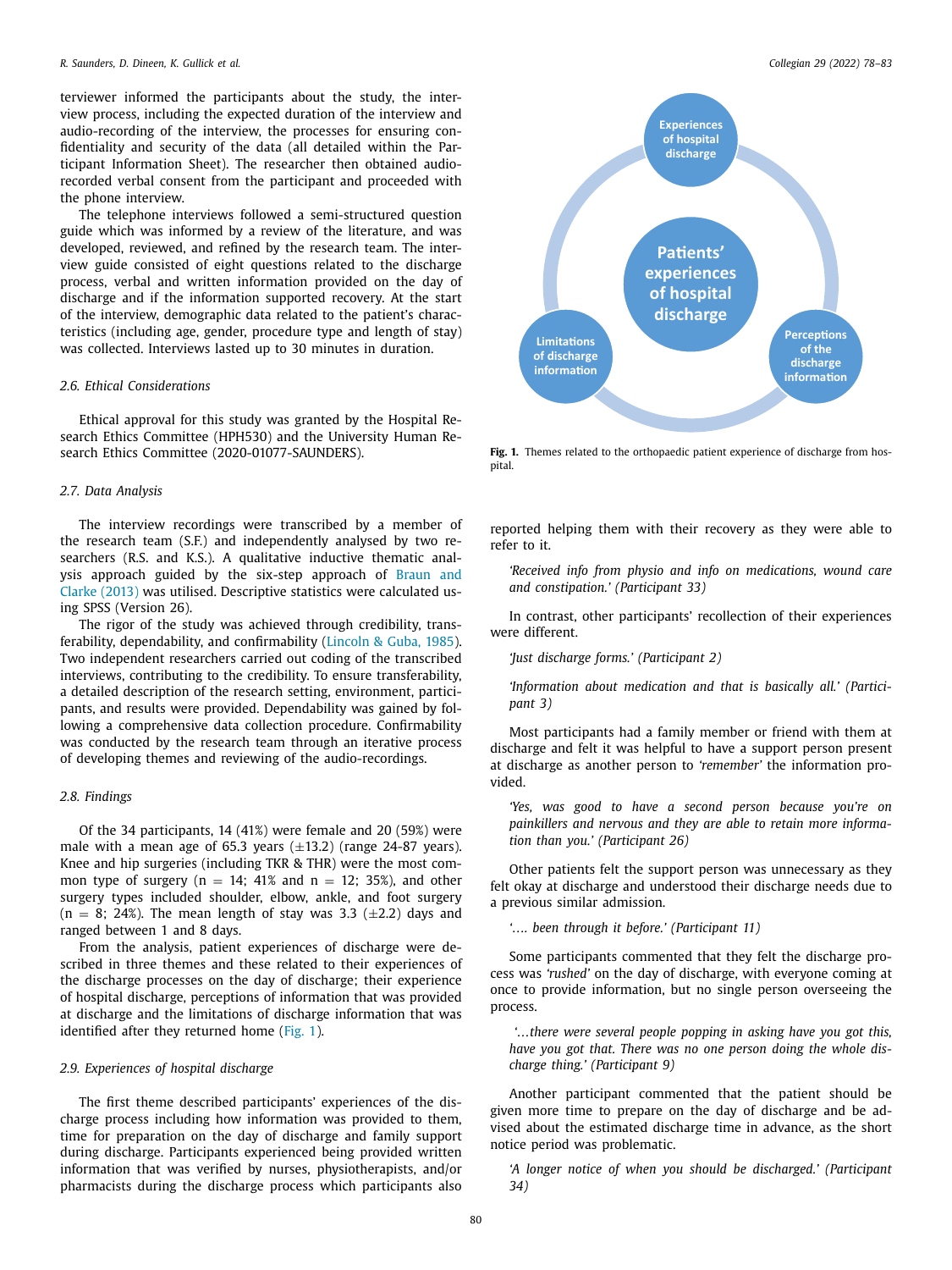Participants stated that they experienced a lack of communication on how and when they would be transferred off the ward to go home. It was suggested by one participant that the hospital introduce a policy of patients being provided a wheelchair to get to their vehicle when discharged.

*'The hospital should make it a policy that a patient of this type of surgery be taken by wheelchair to their car.' (Participant 34)*

#### *2.10. Perceptions of discharge information*

This theme described patients' experiences of the written and verbal information provided and discharge and how information supported their self-care following discharge and in their recovery. Patients were able to clearly recall receiving the written discharge information and the verbal explanation of it provided by the nurse. Many participants commented that the written discharge information was a useful reminder and reinforcement of the verbal instructions they had received.

*'…followed it every day.' (Participant 2)*

Others perceived that the written discharge information was a useful resource and that having hospital contact details was reassuring as it provided a sense of security. One participant said:

*'It gave a sense of support knowing someone to call if anything went wrong.' (Participant 26)*

Some participants found the booklet they received prior to surgery was a useful resource.

*'I was given a booklet before I went into hospital and I read all that first.' (Participant 11)*

Many participants' experiences of the verbal discharge information provided by the physiotherapists, nurses, and pharmacists, was useful additional information.

*'The nurse was very clear and explained things well.' (Participant 21)*

The discharge information enabled participants to utilise the information for safe, health-recovery actions at home.

*'The physio going through the exercises and noting which ones to do was very helpful.' (Participant 8)*

In contrast, not everyone found the information helpful and not all participants read the information provided. Some felt there was too much information, whilst others felt there was not enough information.

However, the amount and type of information received varied and seemed inconsistent between patients' experiences, with some participants saying they received a range of information.

## **3. Limitations of discharge information**

The third theme encompassed areas patients experienced where they perceived some information provided to them lacked detail and they provided suggestions for improvement. Several participants found the discharge information pertaining to postoperative recovery, particularly prevention of constipation, medication management, and wound care was inadequate. Participants shared that avoiding constipation was reinforced by nursing staff. Some participants commented that they received information about constipation and how to treat it. Others felt they were not provided with information on how to prevent constipation, and they would have found it helpful to have this information.

*'Information on constipation, this specified what to do if constipated but not how to prevent it.' (Participant 28)*

In relation to managing pain, most participants felt enough information on pain management was provided; however, some wanted more information on how to manage the prescribed pain medication as their pain levels reduced post-discharge.

*'I was advised you should not be in pain at any time and to take all your medicines, but no one said you might not need them after a few days, so the information could be clearer.' (Participant 36)*

In contrast, other participants found the information provided about medications was adequate and that having a verbal explanation and written information supported the management of their medications postdischarge.

*'They (the nurse and physiotherapist) described the tablets and everything. It was well covered. The nurse went out of her way to write down the times and dosage etc. Having it written down (a visual aid) was great.' (Participant 21)*

Patients received verbal and written information about wound care and the importance of being alert to the signs and symptoms of infection and how to manage wound dressings. However, some participants reported experiencing a lack of understanding regarding wound healing and they suggested further written information on wound care would have been beneficial and helpful to allay anxiety.

*'I didn't know when to take the dressing off, I have still got it on.' (Participant 29)*

*'Information on what's normal because it's quite swollen.' (Participant 26)*

A couple of participants commented that they went to their general practitioner to obtain further information, or to get wounds checked after coming home from surgery.

#### **4. Discussion**

Patient feedback can inform nursing practice to improve discharge from hospital. The findings highlight the need for the use of a standardised discharge form that includes information about medication, wound care, and communication and can be individualised to all patients [\(Whitehorn,](#page-7-0) 2019). Inadequate discharge education may result in unplanned readmission to hospital, medication errors and incorrect wound care by the patient, lack of information for follow-up care with health professionals, and feelings of being underprepared to return home [\(Braet](#page-7-0) et al., 2016; Cain, [Neuwirth,](#page-7-0) Bellows, Zuber, & Green, 2012).

The results of this study are consistent with other studies that have found nurses have need to provide both written and verbal discharge information; however, verbal instructions have been reported to be ineffective, as they are often forgotten by patients post-discharge [\(Horstman](#page-7-0) et al., 2017; Kang et al., [2018\)](#page-7-0). Research and national standards identify the importance of discharge planning being a continuous process which commences from the point of admission (Australian [Commission](#page-7-0) on Safety and Quality in Health Care, 2017; [Whitehorn,](#page-7-0) 2019). As this study identified differences in patient recollection of discharge information, it also suggests the importance of nurses communicating with patients and families about planning for discharge and the day of discharge process [\(Soong](#page-7-0) et al., 2013). Despite positive feedback about the discharge information, some participants commented on limitations of the discharge instructions, specifically those related to medication for pain management, constipation, and wound care, all of which are important areas for orthopaedic surgical patients to understand in order to optimise their recovery. This concurrs with other studies where patients have identified the need for improvements to discharge education [\(Considine](#page-7-0) et al.,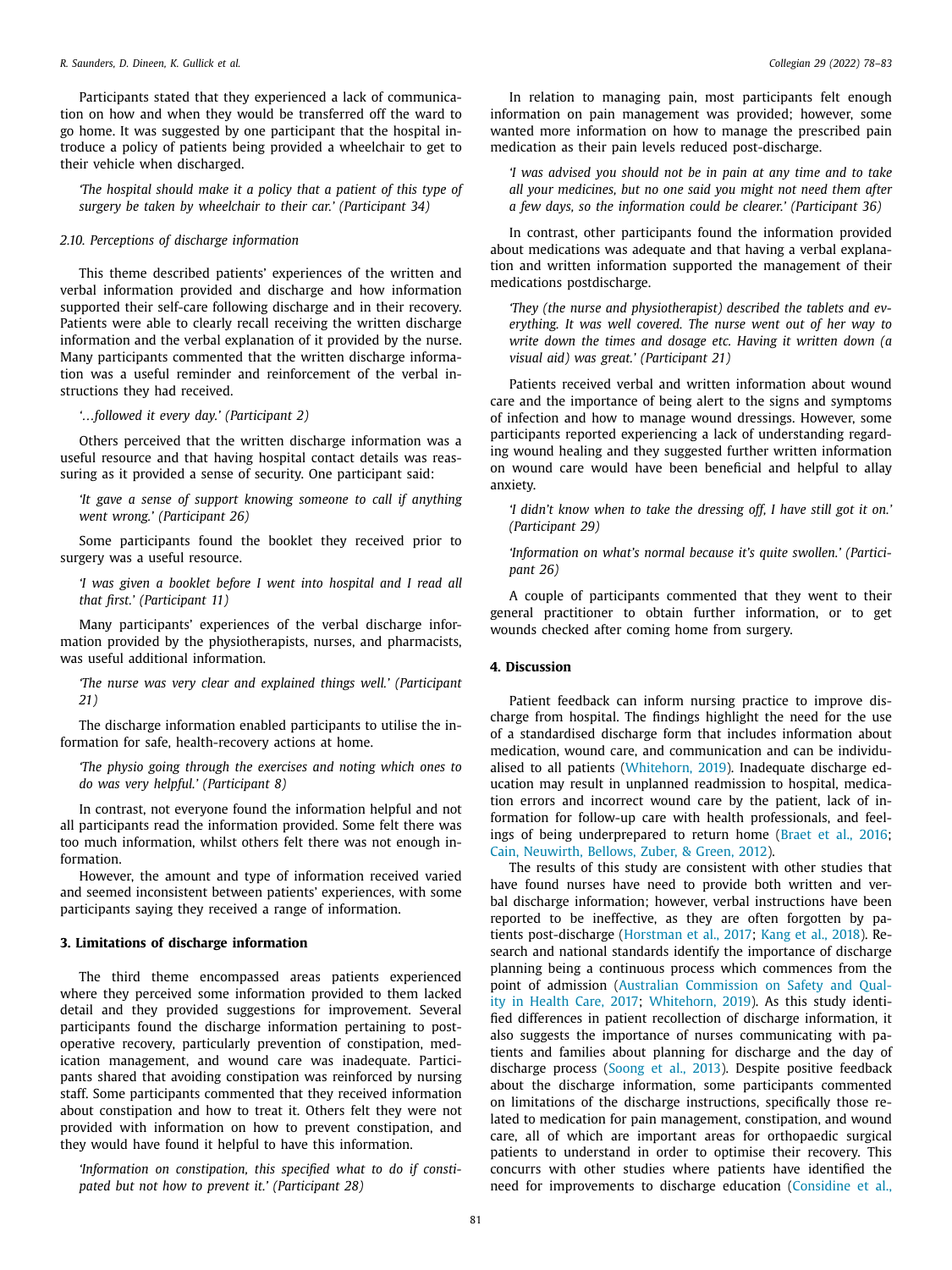### [2020;](#page-7-0) [Harrison,](#page-7-0) Walton, & Manias, 2015; Nurhayati, [Songwathana,](#page-7-0) & Vachprasit, 2018).

This study found some participants experienced issues with medication use for pain management following discharge due to uncertainty about discharge instructions for medications. This is an important finding as pain has been found to be a key factor in recovery from orthopaedic surgery and effective discharge information related to pain medication can assist with less painrelated issues. Other research has also found medication-related problems post-discharge, and this has been identified as an important area for nurses to address during the discharge process [\(Daliri](#page-7-0) et al., 2019). Factors contributing to uncertainty around medications have related to patients being overloaded with information, being rushed during the discharge process, a lack of consideration for the patient's literacy level, and confusion with generic and brand (trade) names of medications [\(Daliri](#page-7-0) et al., 2019; Eibergen, Janssen, Blom, & [Karapinar-Carkit,](#page-7-0) 2018). In this study, some patients reported that receiving both verbal and written information about discharge medications was a positive experience. This finding is reinforced in other studies and in evidencebased best practice guidelines which state the need for discharge information that includes clear instructions for medications [\(Daliri](#page-7-0) et al., 2019; [Whitehorn,](#page-7-0) 2019).

For surgical patients, discharge information on wound care contributes to successful post-operative recovery. It is particularly important, since any uncertainty regarding recognition of normal wound healing versus wound complications can be stressful for the patient, and may result in hospital readmission due to unrecognised wound complications [\(Horstman](#page-7-0) et al., 2017; Kang et al., [2019;](#page-7-0) [Merkow](#page-7-0) et al., 2015). This study found some patients felt uncertainty regarding wound healing and this reinforces the need for orthopaedic surgical patients to have adequate discharge information specific to potential wound issues.

Even though education about constipation is a key part of surgical patient education, patients commonly report constipation as an issue during recovery and patients in this study identified the need for clearer information related to the prevention of constipation. In a study of hip fracture patients, over 62% reported they had not returned to their usual defecation pattern at 30 days postsurgery (Trads & [Pedersen,](#page-7-0) 2015). These findings suggest education about the prevention and management of constipation is necessary, both during hospitalisation and as part of discharge education.

The findings from this study also suggest that discharge processes should ideally be individualised to meet patients' varying knowledge and experiences. The study has also highlighted the value of having a support person present as part of the discharge process. This finding is similar to other studies which have identified discharge information needs to be tailored to the individual, with consideration of their reason for admission and functional and cognitive abilities, and ideally, with the involvement of both the patient and their family where agreed upon [\(Daliri](#page-7-0) et al., 2019; [Whitehorn,](#page-7-0) 2019).

Only a small number of participants reported having discussions about discharge information with their primary health care providers after discharge, yet the transfer of care from hospital to the community setting is another key part of discharge planning, and community-based health professionals can support patients in their recovery, reinforce discharge advice and address patient concerns, and requires further research [\(Newnham](#page-7-0) et al., 2017).

These findings have several implications for nursing practice. Nurses not only need to provide discharge information throughout the patient's stay to prepare them for discharge, but also need to evaluate the patient's understanding of discharge information throughout their hospitalisation and on the day of discharge. This requires nurses to have sound knowledge and practice of discharge planning and education specific to the patient needs, in this case orthopaedic surgery. This was also identified in a systematic review that found nurses' knowledge varied and it could impact the patient discharge experience (Hayajneh et al., 2020). The study findings can also contribute to the [development](#page-7-0) of discharge education plans for orthopaedic patients and can be used to further educate nurses and other health professionals on patient experiences and how gaps in discharge information impacted on patient recovery. The other important implication for nursing practice is the value of patient feedback to improve quality and safety and in providing patient- and family-centred care. Due to the specific needs of surgical orthopaedic patients both during hospitalisation and post-discharge, future research could investigate effective discharge planning from the perspectives of health professionals, and the congruence between discharge information disseminated to patients and their primary health care providers.

Nurses' knowledge of discharge education also needs to be considered when providing discharge education to orthopaedic patients, as structured discharge education focused on post-operative requirements for orthopaedic and other patients has shown to improve patient outcomes [\(Ben-Morderchai](#page-7-0) et al., 2010; Kang et al., 2018). Other studies have also found that discharge education tailored to patients' specific needs enabled them to be more prepared for discharge [\(Ben-Morderchai](#page-7-0) et al., 2010; [Kang](#page-7-0) et al., 2018; S[endir](#page-7-0) et al., 2013).

#### *4.1. Limitations*

As these findings are based on the experiences of orthopaedic participants from one ward within one private hospital site, the findings are limited. However, the findings do provide recommendations that are relevant not only to orthopaedic patients, but also more broadly to all patients. As participation in this study was voluntary, self-selection bias may also have limited the generalisability of findings. Specifically, individuals with either very positive or very negative experiences may have been more motivated to participate, whereas those who had an average experience may have been less inclined to participate. Furthermore, another limitation is, since the interviews were conducted by telephone, there were no visual aids to assist in verifying the discharge documents being referred to. Also, patients' recollections of discharge instructions may have declined since discharge. Finally, this study did not seek to differentiate the experiences of patients by age group, gender, comorbidities, prior hospitalisations, or orthopaedic surgical type, and these factors could have impacted upon individual experiences of discharge.

#### **5. Conclusion**

This study highlights that nurses have an important role in providing discharge information for orthopaedic patients as part of overall discharge education. The findings from this qualitative study demonstrated orthopaedic patients generally felt well supported and informed, though it identified issues with verbal and written discharge information. These insights indicate the consideration of a standardised approach to discharge planning for orthopaedic patients which can be subsequently individualised according to patients' unique needs. Patient feedback about discharge can contribute to changes nurses can make to improve discharge education and discharge processes.

### **Ethical statement**

This submitted manuscript involved human research. Ethical approval was granted for the study as a scientific research study. The submitted manuscript is based on a research study which was